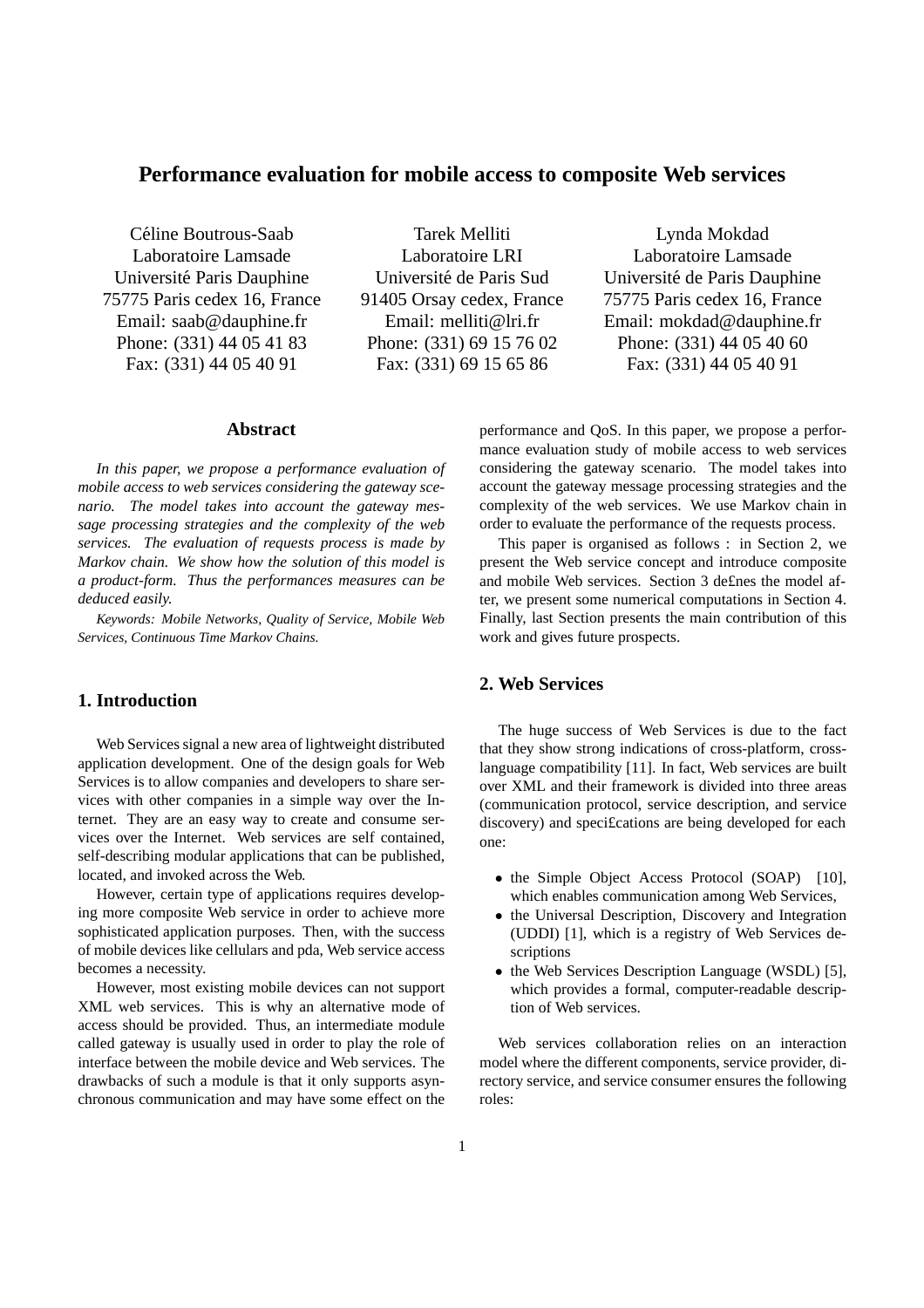

**Figure 1. Interaction between the different components**

- Service provider hosts an application which implements one or several web services. It should register the service into a directory server (UDDI).
- Service consumer locates the desired service by searching the directory server. Once located, it communicates directly with the service provider.
- Directory service is used by a provider to publish or update information concerning its services and by a consumer to search and locate services.

The relationship between these three architectural blocks is shown in the £gure 1.

A typical Web services scenario, is a business application (client) sends a request to a service at an URL. The service receives the request, processes it, and returns a response. An often-cited example of a Web service is that of a stock quote service, in which the request asks for the current price of a speci£ed stock and the response returns the stock price.

Web service technologies are currently limited to support simple services computations. This limitation is due essentially to the WSDL standard semantics [5]. In fact, WSDL speci£cation describes a Web service as a set of basic operation. It offers four operation models ; each model is de- £ned by a formatted messages exchange schemas ; requestresponse and noti£cation-response, for two ways operation and solicitation, noti£cation for one way operation. For the two ways operation's model, the WSDL specify either a synchronous or an asynchronous execution of the data exchange (e.g RPC model for synchronous and document model for asynchronous).

Thus, certain type of applications require developing more composite Web service in order to achieve more sophisticated application purposes. This kind of services may often be encountered in two cases. First, when a web service is developed as an agent, it is composed of a set of accessible operations and a process model which schedules the invocation to a correct use of the service. Secondly, facing the capability limits of Web services, composite services may be obtained by aggregating (composing) existing Web services in order to create more sophisticated services (and this in a recursive way).

### **2.1. Web Service Composition**

Composition requires the de£nition of collaboration activities and data exchange messages between involved Web services. Different mechanisms are used to describe the composition of Web services into more complex processes. Depending on the requirement, there are two manner of composition: orchestration or choreography.

In orchestration, a process takes control over the involved Web services, coordinates and manages their invocation. Thus, the involved Web services are unaware of the existing of other services and that they are involved into a composition process.

Choreography does not rely on a central process. Rather, each service is aware of the composition process and knows exactly what to do, how, and with whom to interact. It is more a collaborative work, where each service has his own role.

In both cases, the composition is totally transparent for the client. In fact, despite the manner a Web service is composed, it is still viewed as a simple Web service, i.e. it receives an invocation of a service, executes it and sends a reply. The only difference between a composite Web service and a simple one (not composed of other Web services) is that the composite one may invoke one or several simple or composite Web services in order to execute the service.

#### **2.2. Mobile devices to access Web services**

Today research and technological solution mixing web services and mobile devices go in two directions. The £rst consider the services as mobile entities moving in devices for a local access[6] [2]. The second consider mobile devices to access web services. The main objectif of mobile Web service to create Web service standards that will enable new business opportunities in the mobile space and to deliver integrated services across £xed (wired) and mobile networks[9, 8]. Mobile Web services use existing industry standard Extensible Markup Language (XML)-based Web services architecture to expose mobile network services to the broadest audience of developers.

In fact, mobiles are more and more used, not only to carry out basic tasks but also to offer Internet connection and the possibility of bene£ting from all available services. Thus, a customer does not limit himself any more to the use of cellular phone as a mean of communication but he would like also to use it, for example, to know the ¤uctuation of the market stock, etc. Actually most mobile network offers services that allow information to be pushed to mobile devices or to access some £xed services. Web services, in the context of mobile computing, is about the notion of devices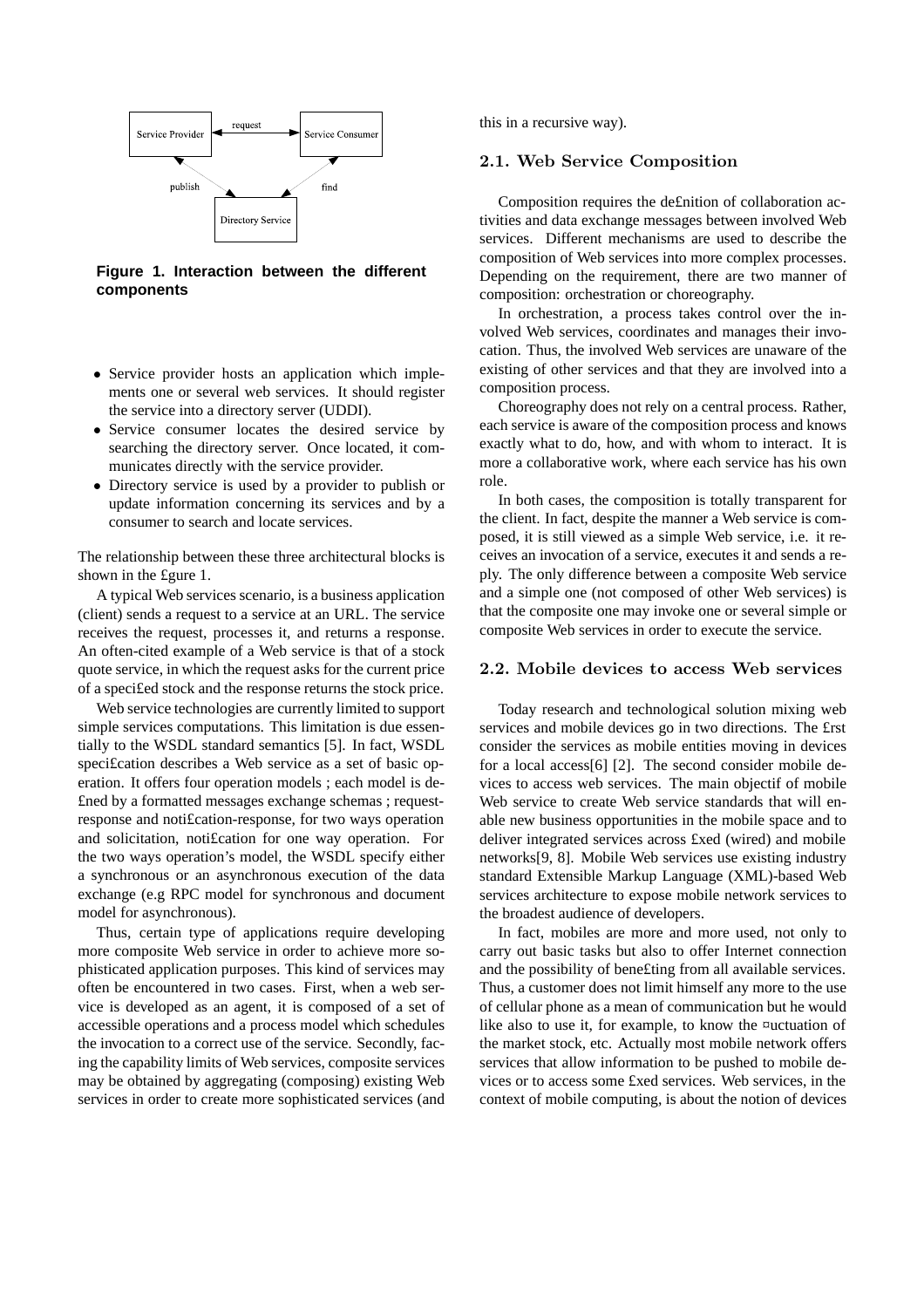that can move in and out of service areas, and at the same time £nd and invoke Web services as needed. But, before it can be possible, certain architectural and techniques consideration must be addressed in order to handel mobility and performance aspects to access Web services. Two types of access can be considered.

direct access the £rst approach consider that mobile devices can directly access web services. Which means that such devices can support a SOAP client. This solution is very restrictive for universal access scenario and thus for several reasons. First of all, it supposes that all the devices (phones or PAD) can support Web services. Secondly, the access might have some performance costs related to slow data speeds while SOAP message are XML based and the XML data need a large bandwidth [7] [13] for SOAP latency studies. Finally, this solution requires additional tools to hide the complexity.

**Indirect access** the second approach, which is considered in this work, is a two phases access. It involves an intermediary entity called **gateway**[14]. A gateway plays the role of a SOAP/HTTP client by handling the request and the response. It returns results back to the mobile device in a supported format such as text-message, voice data or services Data. However, the gateway approche presents some drawbacks. Mainly, the con£guration can not handle a synchronous web service access while the user can switch area during the session. Synchronous and mobile devices are not terms that go well together. Thus, this con£guration requires asynchronous Web services 1.

### **2.3. discussion**

Each of the two scenarios (direct and indirect accesses) presents some advantages and drawbacks. The direct access seems to be more suitable for existing web services (it supports easily synchronous access, no modi£cation of the Web services implementation) but it requires more technological constraints which go against an universal access. The indirect scenario based on the gateways is more realistic but it decreases the Qos and the Web services performance. The performance decrease rate depends on the implementation of the gateways and the complexities of the web services (composite ones). In this paper, we propose a performance evaluation study of mobile access to web services considering the gateway scenario. The model takes into account the gateway message processing strategies and the complexity



**Figure 2. Architecture for mobile Web services**

of the web services. We use Markov chain in order to evaluate the performance of the requests process.

### **2.4. Architecture for mobile device Web services access**

In this paper, we consider an indirect access architecture using gateways. The wireless environment, in our architecture (see £gure 2), is composed of a set of cells. Each cell corresponds to a geographical area covered by the wireless network. In each cell, there is a set of Gateways aiming to handle users' requests in the corresponding area.

To access a Web service, the protocol is as following:

- 1. The User Side (US) can ask the gateways to £nd a Web service. The Gateway Side (GS) offers the search task as cell internal services and thus with the appropriate technology of the device (e.g Wap, sms, etc). The GS searchs in UDDI registries and returns the located Web services for choice.
- 2. The US can ask for information concerning a giving Web service. GS locates its WSDL and returns an abstraction (operation and needed information) in an appropriate format (e.g emulation of a SOAP client in WML page).
- 3. The US can choose the operations and send the request. GS creates a client for the corresponding service, formates the user information in SOAP message and invokes the service. Note that, in our architecture, we consider only asynchronous services. Web services developed to be used by mobile users must be asynchronous and must prevent a vocal response (number to call) or by SMS.

The £rst and the second steps are optional if the user already knows the Web services. So, the Web service invocation considered here is a request sent from the user in a context of speci£c cell to be processed by one of the associated gateways. In the frame of this architecture the performance [15]

 $1$ <sup>1</sup>the Open Mobile Alliance (OMA) announced the public availability of new and "up-leveled" mobile speci£cations which provide guidelines for Web services implementations within the OMA architecture, and how to leverage SOA in the world of mobile devices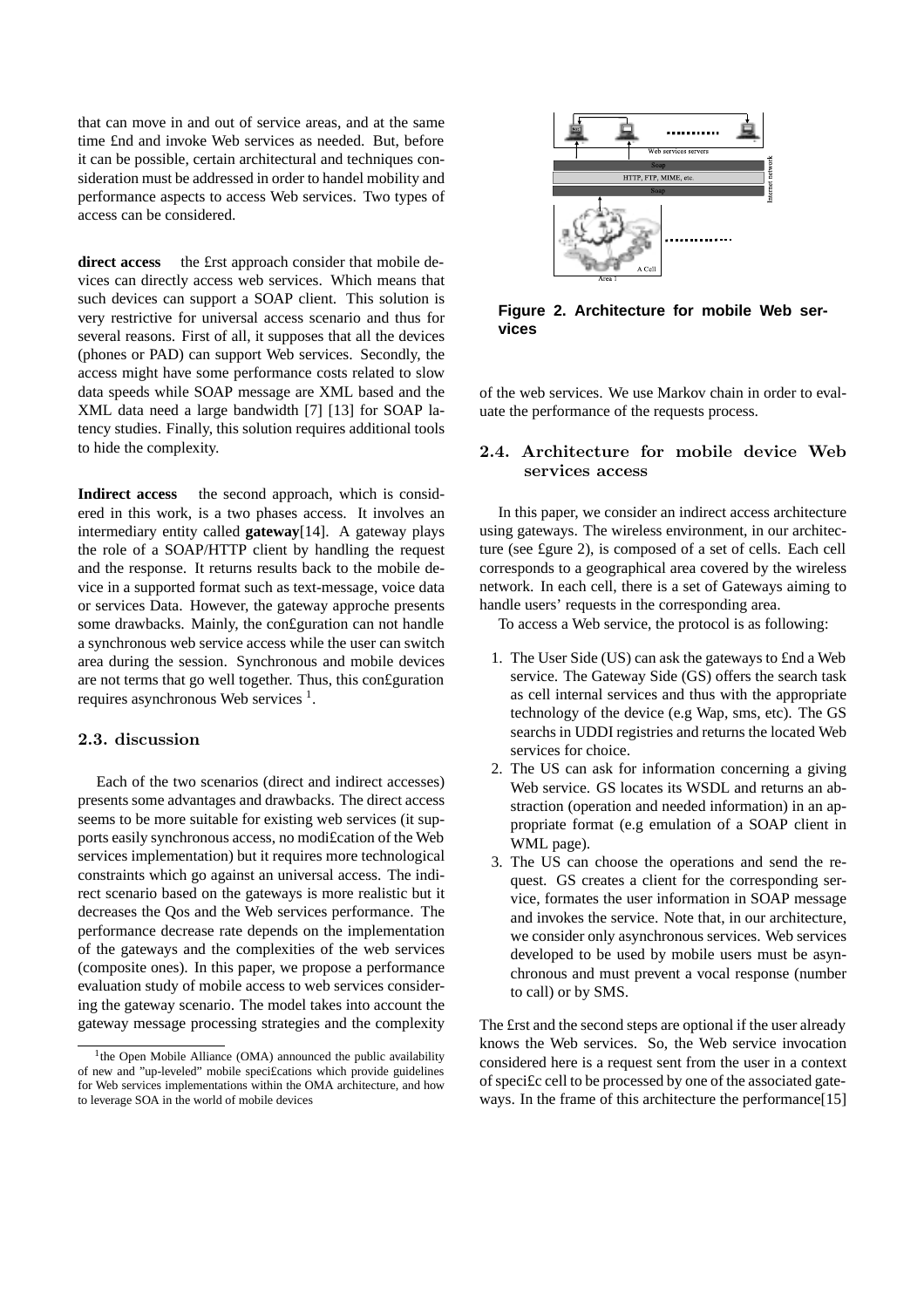of the Web services access depends on how to response to three questions:

- 1. how a given area Cell treat the user requests ?
- 2. how the Web service treat the client request?
- 3. is it an simple or a composed one?

In this study, we propose a performance evaluation model for this architecture in the context of a speci£c conceptual solution to each of the raised questions. First of all, we consider that each area or cell is composed of £xed number of gateways. Secondly, user requests, for a given cell, are queued in a shared buffer (a buffer for each cell). User requests are processed by the £rst free gateway according to FCFS (First Come First Served) discipline. A user request is moved to the target cell buffer if the user switches to another cell (before his request being processed). The gateway is free when it sends the SOAP request to the Web service. Finally, we suppose that all the web services server use the same strategy which mean that the client request are queued and processed according to FCFS discipline. In addition, we consider that a Web service is either a simple or a composite one within a £xed probability. So, a client request is processed when the most simple service (in the composition tree) processes the request.

### **3. The model**

In this model, we present a mathematical model associated to a considered architecture. We consider a model in which users move along an arbitrary topology of  $K$  cells. Each cell has the same capacity of  $m$  channels. In our previous study [4], we have evaluate the performances of mobile networks without web services. In this paper, we consider that we have  $N$  web servers.

We suppose that the arrivals of requests in each cell  $i$ follow a Poisson process with rate  $\lambda_i$ , for  $1 \leq i \leq K$ . The distribution of the service time in each cell  $i$  is assumed to be an exponential distribution with rate  $\mu_{c_i}$ .

The queuing discipline in the Web server queues is assumed to be FCFS. If a user from cell  $i$  did not change its position, its request is routed to the corresponding Web server queue j, with probability  $p_{i0j}$ ,  $1 \le j \le N$ , else the request is routed to the cell  $k$  where the user is actually connected, with the probability  $p_{ik}$  for  $1 \leq k \leq K$ .

The distribution of the service time in each Web server  $i$ is assumed to be an exponential distribution with rate  $\mu_{s_i}$ . When a request takes place in the Web server queue i,  $1 \leq$  $i \leq N$ , it is served as follows: at this end of the service in Web server queue  $i$ , if the current request needs to be served by another Web server, the request is routed to the server queue j with probability  $q_{ij}$  otherwise it is routed outside with probability  $q_{i0}$ .

The considered model can be described by a continuous time Markov chain denoted  $X(t)$ . To describe this chain, we define the state  $x$  by  $(x_{c_1}, x_{c_2}, ..., x_{c_K}, x_{s_1}, x_{s_2}, ..., x_{s_N})$  where

 $x_{c_i}$  is the number of requests in the cell i, and  $x_{s_i}$  is the number of requests in Web server  $s_j$ ,  $\forall 1 \leq c_i \leq K$  and  $\forall 1 \leq s_j \leq N.$ 

Thus,  $X(t)$  constitutes Markov chain in a continuous time. We denote by  $\Pi(x)$  its stationary probability distribution.

In order to understand the behavior of  $X(t)$ , we give its state evolution of  $x(t)$ .

$$
x (1) \rightarrow (\ldots, x_{c_i} + 1, \ldots),
$$
  
\nwith rate  $\lambda_i$   
\n
$$
(2) \rightarrow (\ldots, x_{c_i} - 1, \ldots, x_{c_j} + 1), \ldots)
$$
  
\nwith rate  $x_{c_i} \mu_{c_i} p_{ij}$   
\nif  $x_{c_i} < m$  or  $m\mu_{c_i} p_{ij}$  else  
\n
$$
(3) \rightarrow (\ldots, x_{c_i} - 1, \ldots, x_{s_j} + 1), \ldots)
$$
  
\nwith rate  $x_{c_i} \mu_{c_i} p_{i0j}$   
\nif  $x_{c_i} < m$  or  $m\mu_{c_i} p_{i0j}$  else  
\n
$$
(4) \rightarrow (\ldots, x_{s_i} - 1, \ldots)
$$
  
\nwith rate  $\mu_{s_i} q_{i0}$  if  $x_{s_i} > 0$   
\n
$$
(5) \rightarrow (\ldots, x_{s_i} - 1, \ldots, x_{s_j} + 1), \ldots)
$$
  
\nwith rate  $\mu_{s_i} q_{ij}$  if  $x_{s_i} > 0$ 

In the previous evolution equations, the different lines mean:

- (1) means that there is an arrival of a request in cell  $i$ ,  $1 \leq i \leq K$  with rate  $\lambda_i$ .
- (2) means that there is a service of request in cell  $i$ , with rate  $x_{c_i}$   $\mu_{c_i}$  if  $x_{c_i} < m$  else with rate  $m\mu_{c_i}$ , but the user have already moves from cell  $i$  to cell  $j$ , thus the request is moved to the corresponding cell  $j$  with probability  $p_{ij}$  to be served by this cell.
- (3) is the same as (2) but the user is still in the same cell, so the request is routed to the corresponding Web server  $s_i$  to be served with the probability  $p_{ij}$ .
- (4) and (5) mean that the request is served by the Web server  $s_i$  with rate  $\mu_{s_i}$ . In (4), the request is routed outside with probability  $q_{i0}$  and in (5), the request needs to be served by another Web server  $s_i$ , so it is routed with probability  $q_{ij}$

The considered model ful£l the following assumptions:

• External arrival is a Poisson process with rate  $\lambda_i$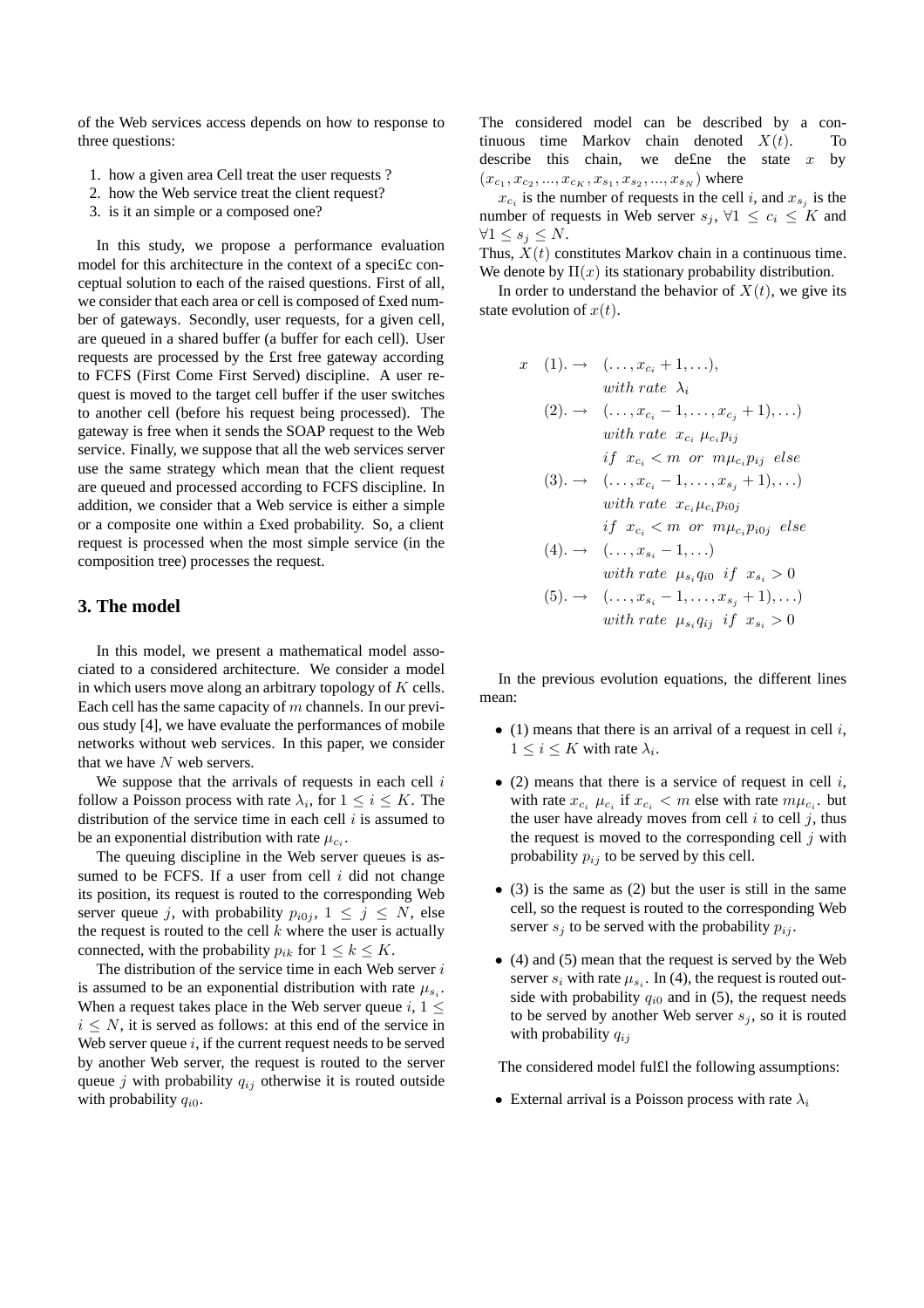- In the cell queue  $i$ , the distribution of the service times is exponentially distributed with rate  $\mu_{c_i}$  and the discipline of the service is FCFS (First Come First Served).
- type of cell queues are  $(M/M/m)$
- type of Web server queues are M/M/1

The considered model is Jackson network [3], thus, it has a product-form solution as follows:

$$
\pi(x_{c_1}, x_{c_2}, ..., x_{c_K}, x_{s_1}, x_{s_2}, ..., x_{s_N}) = \Pi_{i=1}^K \pi_{c_i}(x_{c_i}) \Pi_{i=1}^N \pi_{s_i}(x_{s_i})
$$

For the computation of  $\pi_{c_i}(c_i)$ , it is the solution of a classical M/M/m queue which is given in the following :

$$
\pi_{c_i}(x_{c_i}) = \begin{cases}\n\pi_{c_i}(0) \frac{(m * \rho_{c_i})^{x_{c_i}}}{x_{c_i}!} & if \ 0 \leq x_{c_i} \leq m \\
\pi_{c_i}(0) \frac{\rho_{c_i}^{x_{c_i}} m^m}{m!} & if \ x_{c_i} \geq m\n\end{cases} \tag{1}
$$

with  $\rho_{c_i} = \frac{\lambda}{m \mu_{c_i}}$  and

$$
\pi_{c_i}(0) = \left[\sum_{k=0}^{m-1} \frac{(m\rho_{c_i})^k}{k!} + \frac{(m\rho_{c_i})^m}{m!(1-\rho_{c_i})}\right]^{-1}
$$

For the computation of  $\pi_{s_i}(s_i)$ , it is the solution of a classical M/M/1 queue which is given in the following:





**Figure 3. Model**

The computation of the stationary probability distribution Π of the considered model is quite simple as explain before because it is independant of the values of K and N.

### **4. Numerical computation**

In this Section, we give some numerical results of performance measures. All our computations were done on a Pentium-PC 1.6Ghz, 256MB, with Scilab 2.7.2 [12] under



**Figure 4. Response time for K=2**

Windows 2000. We summarize all model parameter values in the table 1.

We plot the response time by varying the request arrival rate. Thus, in £gure 4, we have considered two cases. In one case, we have considered two cells and each cell is composed of 5 channels and in the other case, each cell is composed of 20 channels. We can notice that, in this £gure, we have obtained the expected results, in fact, the response time with  $m = 5$  is upper than with  $m = 20$ . In £gure 5, we have also considered two cases. In one case, we have considered three cells and each cell is composed of 5 channels and in the other case, each cell is composed of 20 channels. We make the same remark that in the case with two cells.

Thus, we can see in both £gures 4 and 5 that the response time increases when  $\lambda_i$  increases and of course the response time decreases when the channel number in each cell increases.

We did not vary all the parameters because the objective of the paper is to show how to model the considered architecture by a Markov chain and how the resolution is very simple (product-form network). Thus, we can deduce easily several performance indices from the solution of the model.



**Figure 5. Response time for K=3**